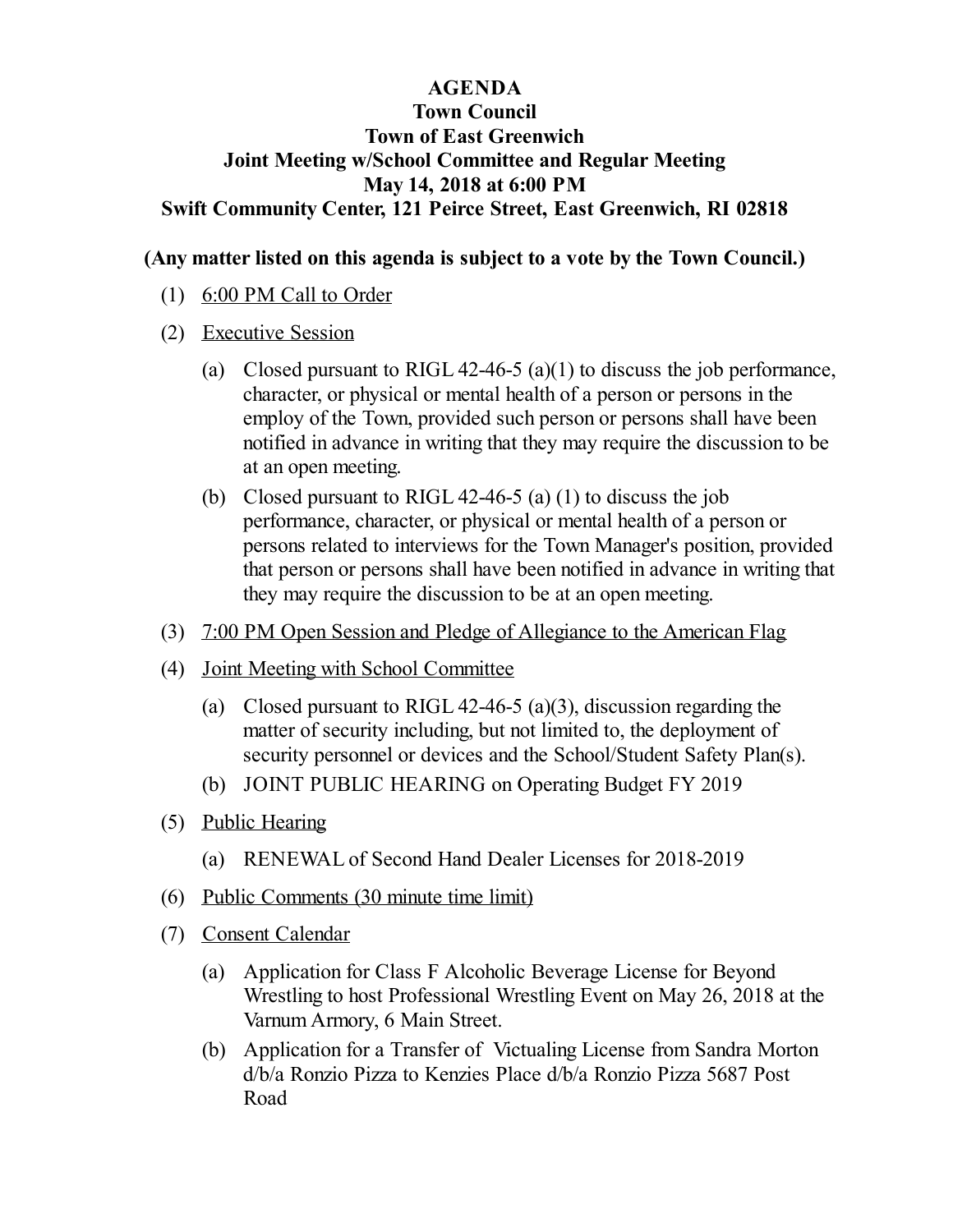- (8) New Business (Discussion/Action)
	- (a) Award of bid for Property and Casualty Brokerage and Consulting Services to HUB International and award of bid for Worker's [Compensation](file:///C:/Windows/TEMP/CoverSheet.aspx?ItemID=891&MeetingID=114) Brokerage and Consulting Services to Doorley Agency, in response to bid issued April 16, 2018.
	- (b) [Appointment](file:///C:/Windows/TEMP/CoverSheet.aspx?ItemID=898&MeetingID=114) of Interim Deputy Fire Chief Peter Henrikson
	- (c) Motion to Approve Implementation of 56-hour/3-platoon Fire Department Reorganization as set forth: After due consideration of the Town Manager's recommendation, I hereby move to reorganize the Fire Department to a 3-platoon / 56-hour workweek structure, and to authorize the Town Manager and Fire Chief to effectuate the implementation of the reorganization to a 3-platoon / 56-hour workweek structure in accordance with the Town Manager's recommended 3 platoon / 56-hour work schedule and staffing model contained on page 3 of the Town Manager's report presented to the Town Council on April 9, 2018 and in accordance with the organizational chart that begins on page 4 of the Town Manager's report presented to the Town Council on April 9, 2018. Through this motion, the Town Council directs the Town Manager and Fire Chief to fully implement this reorganization effective on June 3, 2018; however, the Town Council gives the Town Manager the authority to reasonably advance or delay the final implementation date without further action by this Council to coincide with a judicial decision in the pending action entitled Town of East Greenwich v. IAFF, Local 3328, CA No. KC-2017-1276.
- (9) Council Comments
- (10) Executive Session
	- (a) Closed pursuant to RIGL 42-46-5 (a) (1) and (2), for a discussion on the job performance, character, or physical or mental health of a person or persons in the employ of the Town of East Greenwich, provided that such person or persons affected shall have been notified in advance in writing and advised that they may require that the discussion be held at an open meeting. Also, closed for sessions related to collective bargaining or litigation, specifically to address employment action(s) status of someone represented by NEARI.
	- (b) Closed pursuant to RIGL 42-46-5 (a)(2), sessions pertaining to collective bargaining or litigation, specifically, to discuss the matter, East Greenwich v. IAFF Local 3328, KC 2017-1276.
	- (c) Closed pursuant to RIGL 42-46-5 (a)(2), sessions pertaining to collective bargaining or litigation, specifically to discuss on going labor relations matters concerning East Greenwich Firefighters Local 3328,